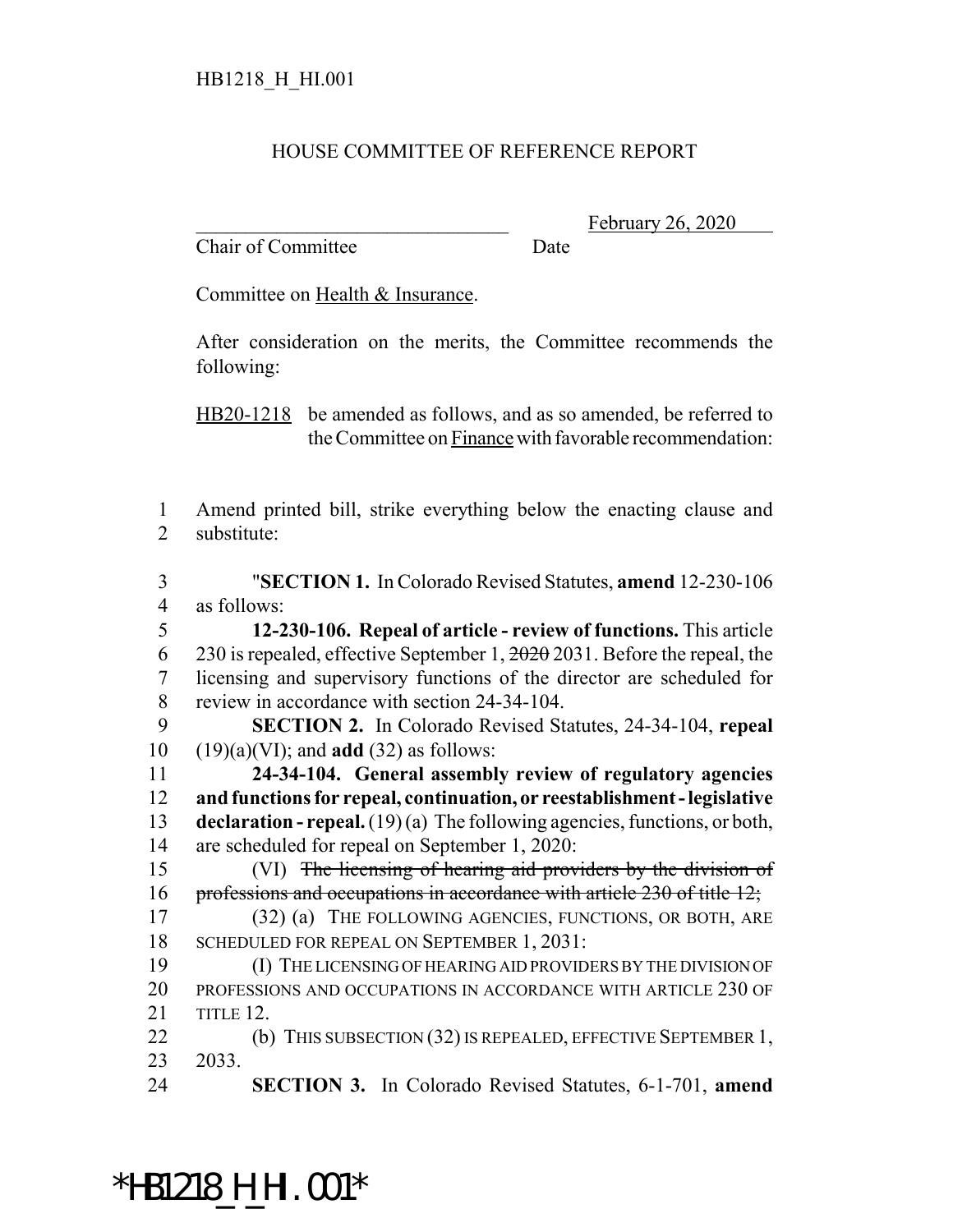1 (2)(a)(III) and (2)(e)(III)(B); and **repeal** (2)(c)(I) as follows:

 **6-1-701. Dispensing hearing aids - deceptive trade practices - definitions.** (2) In addition to any other deceptive trade practices under section 6-1-105, a dispenser engages in a deceptive trade practice when the dispenser:

 (a) Fails to deliver to each person to whom the dispenser dispenses a hearing aid a receipt that:

 (III) Bears, in no smaller type than the largest used in the body of the receipt, a provision indicating that dispensers who are licensed 10 certified, or registered by the department of regulatory agencies are regulated by the division of professions and occupations in the department of regulatory agencies; AND

 (c) (I) Fails to receive from a licensed physician, before 14 dispensing, fitting, or selling a hearing aid to any person, a written 15 prescription or recommendation, issued within the previous six months, 16 that specifies that the person is a candidate for a hearing aid; except that 17 any person eighteen years of age or older who objects to medical evaluation on the basis of religious or personal beliefs may waive the requirement by delivering to the dispenser a written waiver;

 (e) Fails to provide a minimum thirty-day rescission period with the following terms:

 (III) (B) The written contract or receipt provided to the buyer must also contain a statement, in print size no smaller than ten-point type, that the sale is void and unenforceable if the hearing aid being purchased is not delivered to the consumer within thirty days after the date the written contract is signed or the receipt is issued, whichever occurs later. The written contract or receipt must also include the dispenser's license 28 certification, or registration number, if the dispenser is required to be 29 licensed certified or registered by the state, and a statement that the 30 dispenser will promptly refund all moneys MONEY paid for the purchase of a hearing aid if it is not delivered to the consumer within the thirty-day period. The buyer cannot waive this requirement, and any attempt to waive it is void.

 **SECTION 4.** In Colorado Revised Statutes, 12-20-408, **amend** 35 (2)(e) and (2)(f); and **repeal** (2)(g) as follows:

 **12-20-408. Judicial review.** (2) A district court of competent jurisdiction has initial jurisdiction to review all final actions and orders of a regulator that are subject to judicial review and shall conduct the judicial review proceedings in accordance with section 24-4-106 (3) for the following:

(e) Article 200 of this title 12 concerning acupuncturists; AND

### \*HB1218\_H\_HI.001\* -2-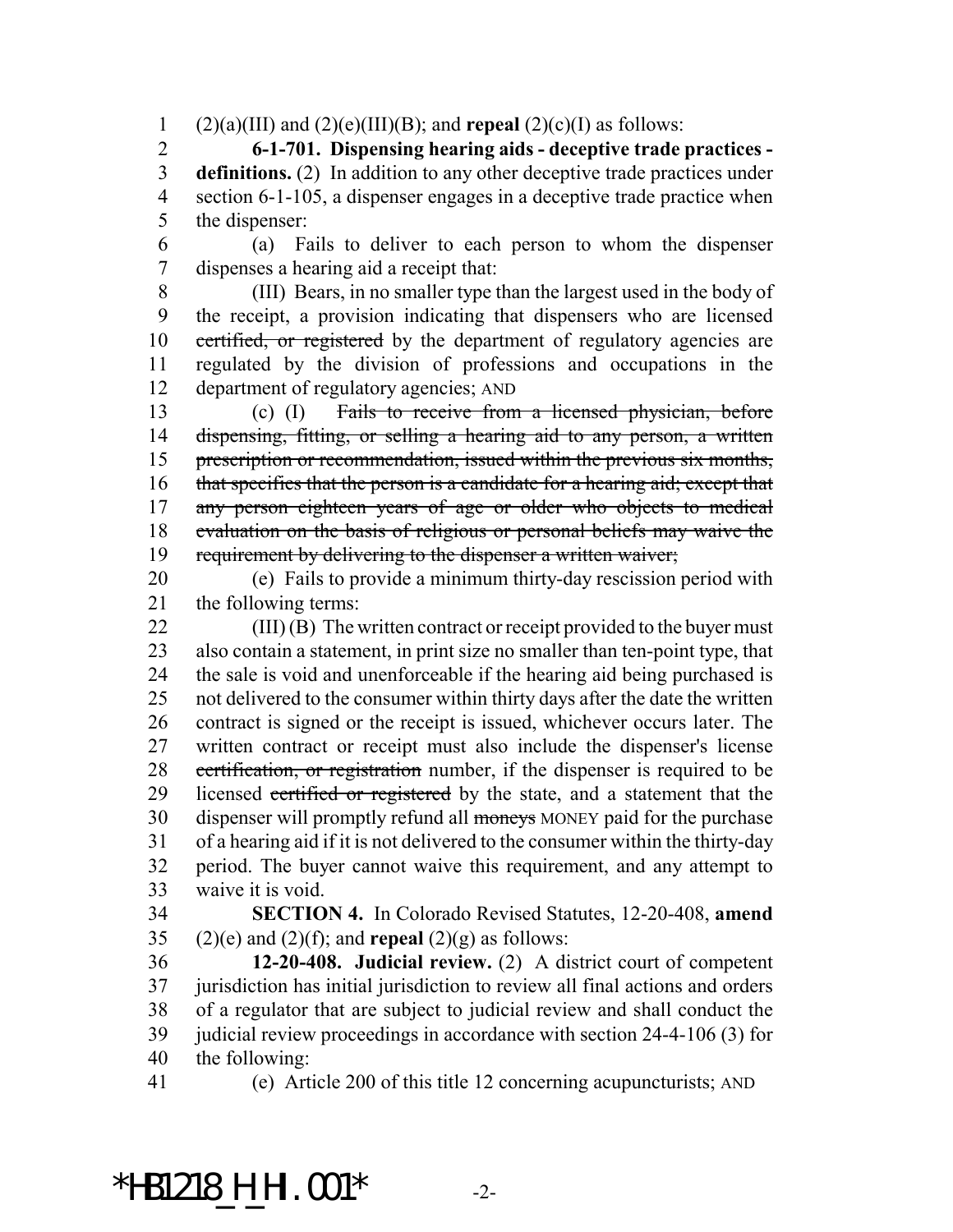(f) Article 210 of this title 12 concerning audiologists. and (g) Article 230 of this title 12 concerning hearing aid providers. **SECTION 5.** In Colorado Revised Statutes, 12-230-103, **amend** (4) as follows: **12-230-103. Scope of article - exemption.** (4) Nothing in this article 230 prohibits a business or licensee from  $7 \times$  (a) hiring and employing unlicensed staff to assist with conducting business practices and to assist in dispensing hearing aids if the unlicensed staff are properly supervised by a licensee; except that the 10 employees UNLICENSED STAFF may not conduct hearing tests or perform 11 the initial fitting of hearing aids.  $\sigma$  (b) Performing tasks that would be permissible if the licensee was not licensed. **SECTION 6.** In Colorado Revised Statutes, 12-230-104, **amend**  $(1)(e)$  as follows: **12-230-104. Scope of practice.** (1) The scope of practice for a hearing aid provider includes: (e) Prescribing, selecting, and fitting appropriate hearing instruments and assistive devices, including appropriate technology, electroacoustic targets, programming parameters, and special 21 applications, as indicated, WITH EITHER THE INITIAL TESTING OR THE FIRST FITTING PERFORMED IN-PERSON; **SECTION 7.** In Colorado Revised Statutes, **amend** 12-230-105 as follows: **12-230-105. Title protection - use of title.** It is unlawful for any person to use the title "hearing aid provider" or "hearing aid dispenser" OR ANY OTHER TITLE THAT IMPLIES THE PERSON IS QUALIFIED AS A 28 HEARING AID PROVIDER unless he or she THE PERSON is licensed as a hearing aid provider pursuant to this article 230. **SECTION 8.** In Colorado Revised Statutes, 12-230-201, **amend** 31 (1) and (3)(a) as follows: **12-230-201. License required - application - qualifications.** (1) A hearing aid provider shall obtain a license pursuant to this section before: (a) Engaging in the practice of dispensing, fitting, or dealing in hearing aids; OR (b) DIRECTLY OR INDIRECTLY SELLING OR NEGOTIATING TO SELL ANY HEARING AID FOR THE HEARING IMPAIRED. (3) In order to qualify for licensure pursuant to this section, an applicant must either: 41 (a) Have passed the national A competency examination of the

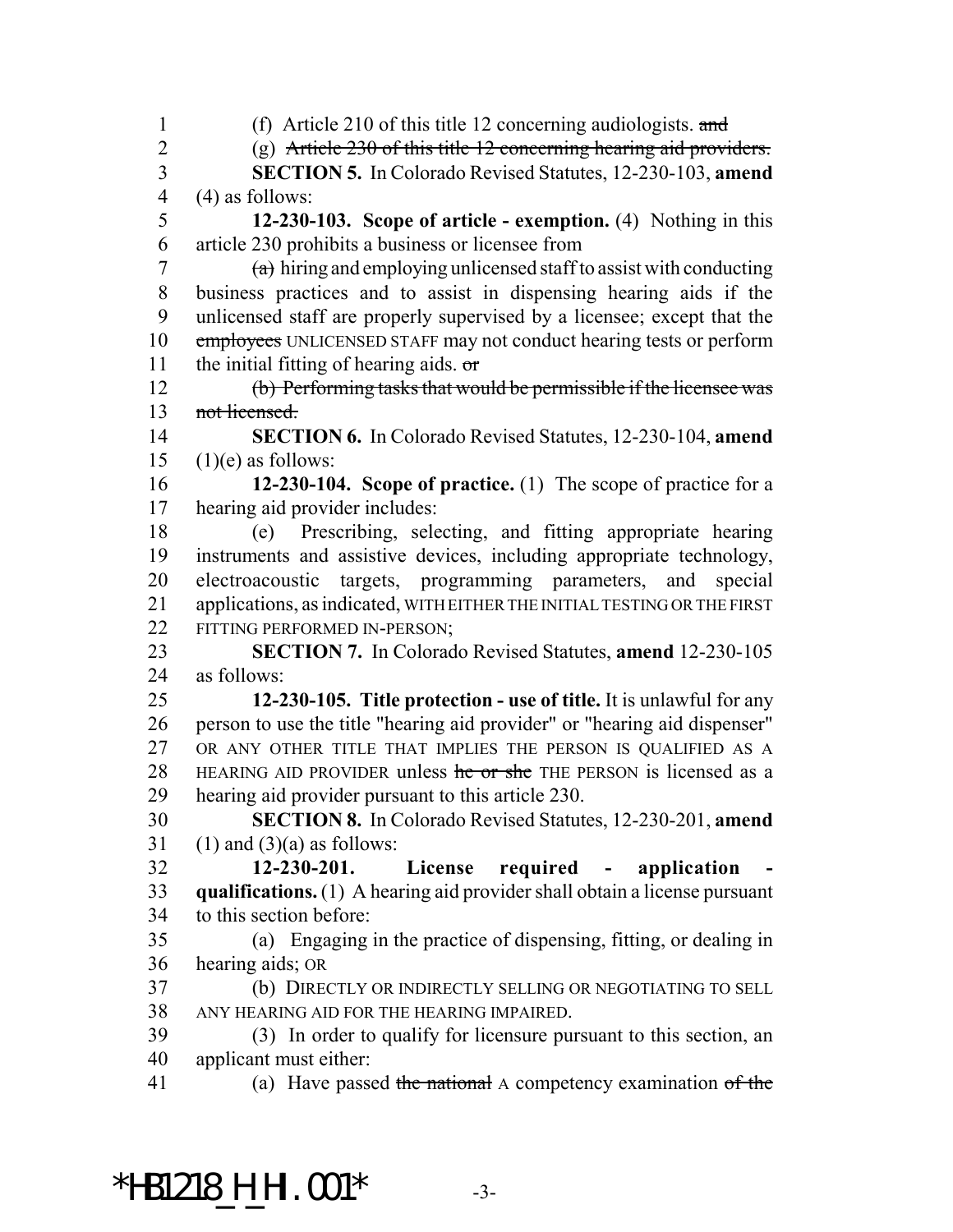National Board for Certification in Hearing Instrument Sciences (NBC-HIS), unless the director determines, by rule, that this examination 3 no longer meets the minimum standards necessary for licensure, in which 4 case, only an examination that the applicant passed prior to the date of the 5 ruling will be acceptable AS DETERMINED BY THE DIRECTOR BY RULE; or **SECTION 9.** In Colorado Revised Statutes, **add** 12-230-206 and 12-230-207 as follows: **12-230-206. Financial assurance required - rules.** (1) BEFORE THE DIRECTOR ISSUES A LICENSE TO AN APPLICANT FOR A HEARING AID PROVIDER LICENSE, THE APPLICANT SHALL POST A SURETY BOND IN THE AMOUNT OF TEN THOUSAND DOLLARS, MAINTAIN A ONE-MILLION-DOLLAR PROFESSIONAL LIABILITY POLICY, OR COMPLY WITH AN ALTERNATIVE AS DETERMINED BY THE DIRECTOR. A LICENSED HEARING AID PROVIDER SHALL MAINTAIN THE REQUIRED BOND, POLICY, OR ALTERNATIVE AT ALL TIMES. (2) THE DIRECTOR MAY FILE A CLAIM ON, OR ASSIST A CONSUMER IN FILING A CLAIM, ON THE BOND, POLICY, OR ALTERNATIVE. (3) THE DIRECTOR, BY RULE, SHALL DETERMINE THE REQUIREMENTS FOR THE FINANCIAL ASSURANCE REQUIRED BY THIS SECTION. **12-230-207. Continuing education.** EACH LICENSED HEARING AID PROVIDER IN ACTIVE PRACTICE WITHIN THE STATE OF COLORADO SHALL ANNUALLY ATTEND NOT LESS THAN EIGHT HOURS OF CONTINUING EDUCATION ON SUBJECTS RELATED TO THE SCOPE OF PRACTICE SPECIFIED IN SECTION 12-230-104. **SECTION 10.** In Colorado Revised Statutes, 12-230-401, **amend** 27 (1)(k), (1)(p), and (1)(q); and **add** (1)(r) and (2) as follows: **12-230-401. Grounds for discipline.** (1) The following acts constitute grounds for discipline: (k) Failing to adequately supervise a licensed hearing aid provider 31 apprentice or any employee pursuant to section 12-230-103  $(4)(a)$  (4) or  $32 \quad 12 - 230 - 204 \quad (2);$  (p) Selling, dispensing, adjusting, providing training or teaching in regard to, or otherwise servicing surgically implanted hearing devices 35 unless the hearing aid provider is an audiologist or a physician; and (q) Violating the "Colorado Consumer Protection Act", article 1 of title 6; AND (r) FAILING TO PRACTICE ACCORDING TO COMMONLY ACCEPTED PROFESSIONAL STANDARDS. (2) ANY DISCIPLINARY ACTION TAKEN BY ANOTHER STATE, A LOCAL JURISDICTION, OR THE FEDERAL GOVERNMENT AGAINST AN

# \*HB1218\_H\_HI.001\* -4-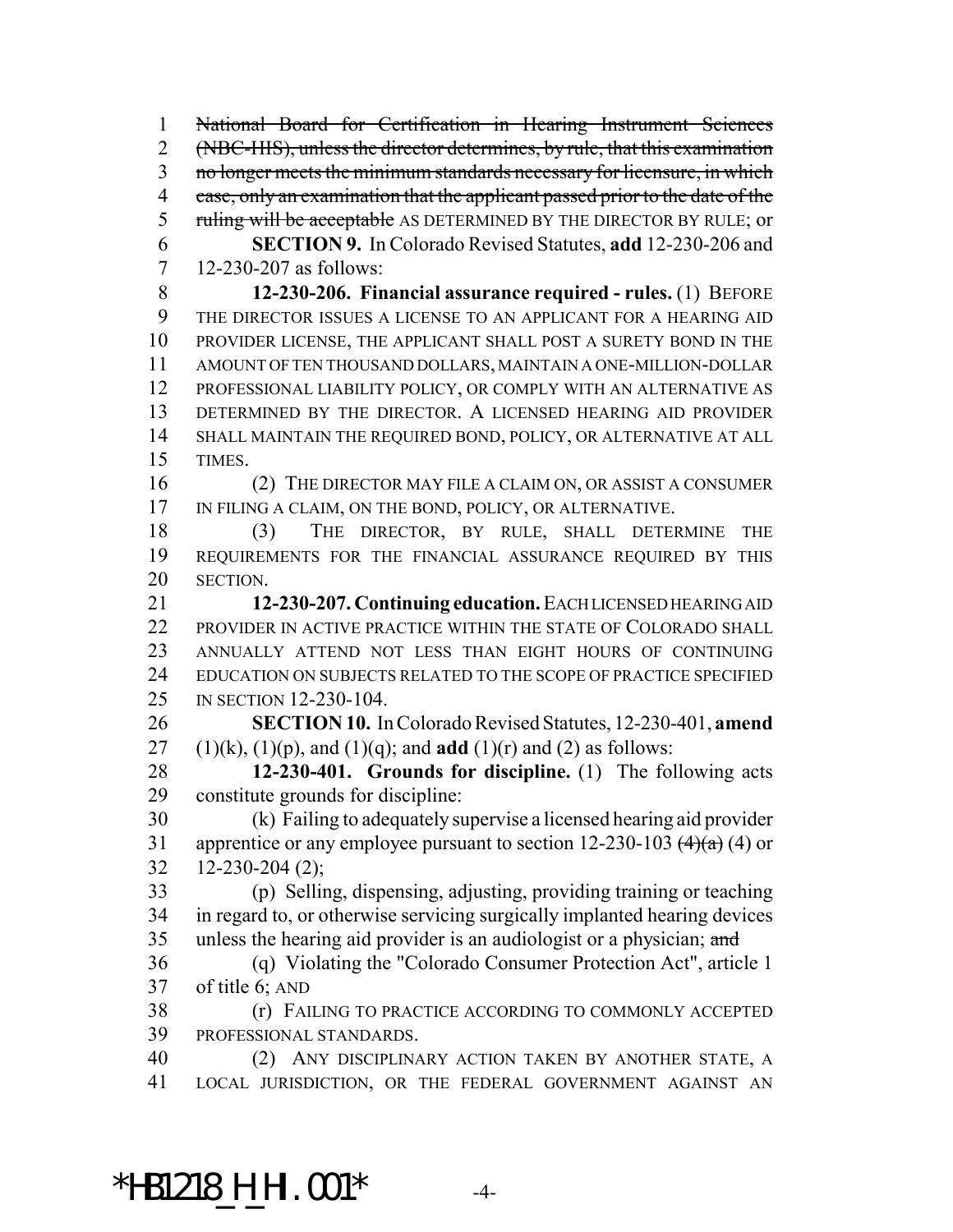APPLICANT OR LICENSEE CONSTITUTES PRIMA FACIE EVIDENCE OF GROUNDS FOR DISCIPLINARY ACTION, INCLUDING DENIAL OF A LICENSE UNDER THIS ARTICLE 230; EXCEPT THAT THIS SUBSECTION (2) APPLIES ONLY TO DISCIPLINE FOR ACTS OR OMISSIONS THAT ARE SUBSTANTIALLY SIMILAR TO THOSE SET OUT AS GROUNDS FOR DISCIPLINARY ACTION UNDER THIS SECTION. **SECTION 11.** In Colorado Revised Statutes, **add** part 5 to article 230 of title 12 as follows: PART 5 DECEPTIVE TRADE PRACTICES **12-230-501. Definitions.** AS USED IN THIS PART 5, UNLESS THE CONTEXT OTHERWISE REQUIRES: (1) "DISPENSER" MEANS A PERSON LICENSED AS A HEARING AID PROVIDER PURSUANT TO PART 2 OF THIS ARTICLE 230 WHO DISPENSES HEARING AIDS. **12-230-502. Dispensing hearing aids - deceptive trade practices.** (1) IN ADDITION TO ANY OTHER DECEPTIVE TRADE PRACTICES UNDER SECTION 6-1-105, A DISPENSER ENGAGES IN A DECEPTIVE TRADE PRACTICE WHEN THE DISPENSER: (a) FAILS TO DELIVER TO EACH PERSON TO WHOM THE DISPENSER DISPENSES A HEARING AID A RECEIPT THAT: **(I) BEARS THE BUSINESS ADDRESS OF THE DISPENSER, TOGETHER**  WITH SPECIFICATIONS AS TO THE MAKE AND SERIAL NUMBER OF THE HEARING AID FURNISHED AND THE FULL TERMS OF THE SALE CLEARLY STATED. IF THE DISPENSER DISPENSES A HEARING AID THAT IS NOT NEW, THE DISPENSER SHALL CLEARLY MARK ON THE HEARING AID CONTAINER AND THE RECEIPT THE TERM "USED" OR "RECONDITIONED", WHICHEVER IS APPLICABLE, WITHIN THE TERMS OF THE GUARANTEE, IF ANY. **(II) BEARS, IN NO SMALLER TYPE THAN THE LARGEST USED IN THE**  BODY OF THE RECEIPT, IN SUBSTANCE, A PROVISION THAT THE BUYER HAS BEEN ADVISED AT THE OUTSET OF THE BUYER'S RELATIONSHIP WITH THE DISPENSER THAT ANY EXAMINATION OR REPRESENTATION MADE BY A DISPENSER IN CONNECTION WITH THE PRACTICE OF DISPENSING, FITTING, OR DEALING IN HEARING AIDS IS NOT AN EXAMINATION, DIAGNOSIS, OR PRESCRIPTION BY A PERSON LICENSED TO PRACTICE MEDICINE IN THIS STATE AND, THEREFORE, MUST NOT BE REGARDED AS MEDICAL OPINION OR ADVICE; (III) BEARS, IN NO SMALLER TYPE THAN THE LARGEST USED IN THE BODY OF THE RECEIPT, A PROVISION INDICATING THAT DISPENSERS WHO ARE LICENSED BY THE DEPARTMENT ARE REGULATED BY THE DIVISION;

AND

\*HB1218\_H\_HI.001\* -5-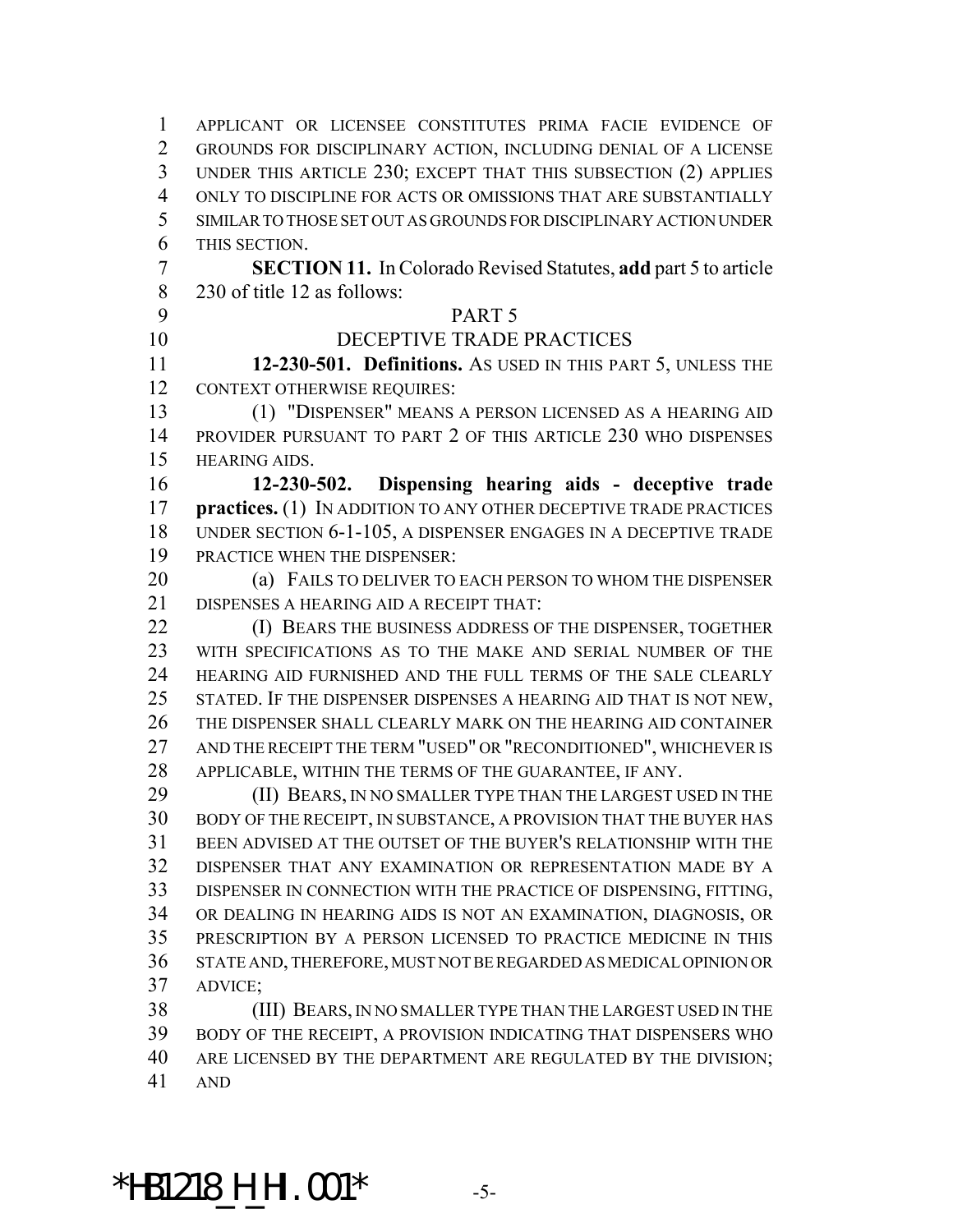(IV) BEARS A PROVISION LABELED "WARRANTY" IN WHICH THE EXACT WARRANTY TERMS AND PERIODS AVAILABLE FROM THE MANUFACTURER ARE DOCUMENTED, OR INCLUDES AN ORIGINAL OR PHOTOCOPY OF THE ORIGINAL MANUFACTURER'S WARRANTY WITH THE RECEIPT;

 (b) DISPENSES A HEARING AID TO A CHILD UNDER EIGHTEEN YEARS OF AGE WITHOUT RECEIVING DOCUMENTATION THAT THE CHILD HAS BEEN EXAMINED BY A LICENSED PHYSICIAN AND AN AUDIOLOGIST WITHIN SIX 9 MONTHS PRIOR TO THE FITTING;

 (c) DISPENSES, ADJUSTS, PROVIDES TRAINING OR TEACHING IN REGARD TO, OR OTHERWISE SERVICES SURGICALLY IMPLANTED HEARING DEVICES UNLESS THE DISPENSER IS AN AUDIOLOGIST OR PHYSICIAN;

13 (d) FAILS TO RECOMMEND IN WRITING, PRIOR TO FITTING OR DISPENSING A HEARING AID, THAT THE BEST INTERESTS OF THE PROSPECTIVE USER WOULD BE SERVED BY CONSULTING A LICENSED PHYSICIAN SPECIALIZING IN DISEASES OF THE EAR, OR ANY LICENSED PHYSICIAN, IF ANY OF THE FOLLOWING CONDITIONS EXIST:

18 (I) VISIBLE CONGENITAL OR TRAUMATIC DEFORMITY OF THE EAR; (II) ACTIVE DRAINAGE OF THE EAR, OR A HISTORY OF DRAINAGE OF 20 THE EAR WITHIN THE PREVIOUS NINETY DAYS;

21 (III) HISTORY OF SUDDEN OR RAPIDLY PROGRESSIVE HEARING LOSS;

**(IV) ACUTE OR CHRONIC DIZZINESS;** 

**(V) UNILATERAL HEARING LOSS OF SUDDEN ONSET WITHIN THE** PREVIOUS NINETY DAYS;

26 (VI) AUDIOMETRIC AIR-BONE GAP EQUAL TO OR GREATER THAN FIFTEEN DECIBELS AT 500 HERTZ (HZ), 1,000 HZ, AND 2,000 HZ;

 (VII) VISIBLE EVIDENCE OF SIGNIFICANT CERUMEN ACCUMULATION ON, OR A FOREIGN BODY IN, THE EAR CANAL; OR

(VIII) PAIN OR DISCOMFORT IN THE EAR;

 (e) FAILS TO PROVIDE A MINIMUM THIRTY-DAY RESCISSION PERIOD WITH THE FOLLOWING TERMS:

 (I) THE BUYER HAS THE RIGHT TO CANCEL THE PURCHASE FOR ANY REASON BEFORE THE EXPIRATION OF THE RESCISSION PERIOD BY GIVING OR MAILING WRITTEN NOTICE OF CANCELLATION TO THE DISPENSER AND PRESENTING THE HEARING AID TO THE DISPENSER, UNLESS THE HEARING AID HAS BEEN LOST OR SIGNIFICANTLY DAMAGED BEYOND REPAIR WHILE IN THE BUYER'S POSSESSION AND CONTROL. THE RESCISSION PERIOD IS TOLLED FOR ANY PERIOD DURING WHICH A DISPENSER TAKES POSSESSION OR CONTROL OF A HEARING AID AFTER ITS ORIGINAL DELIVERY. (II) THE BUYER, UPON CANCELLATION, IS ENTITLED TO RECEIVE A

# **\*HB1218\_H\_HI.001\***  $-6$ -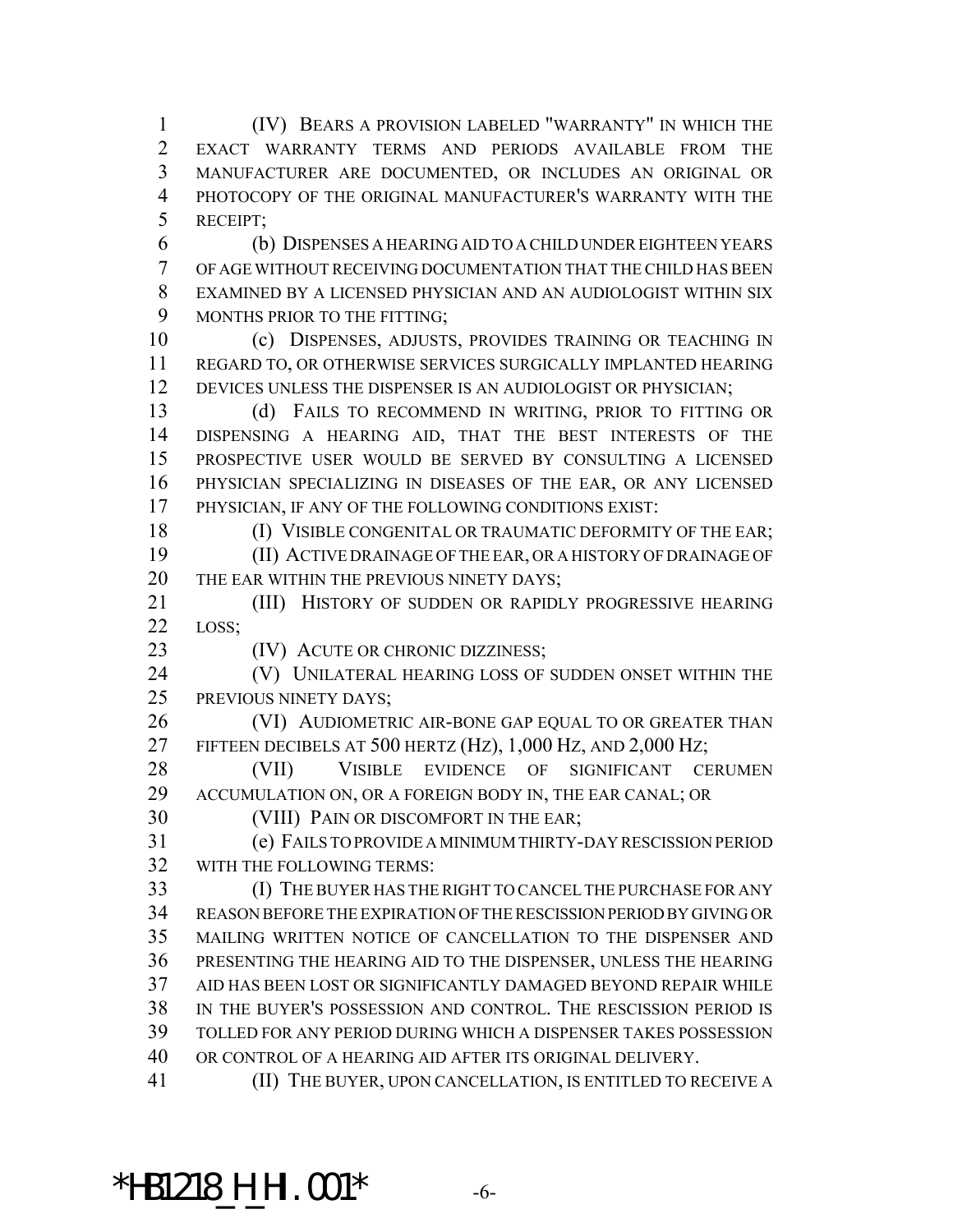FULL REFUND OF ANY PAYMENT MADE FOR THE HEARING AID WITHIN THIRTY DAYS AFTER RETURNING THE HEARING AID TO THE DISPENSER, UNLESS THE HEARING AID WAS SIGNIFICANTLY DAMAGED BEYOND REPAIR WHILE IN THE BUYER'S POSSESSION AND CONTROL.

 (III) (A) THE DISPENSER SHALL PROVIDE A WRITTEN RECEIPT OR CONTRACT TO THE BUYER THAT INCLUDES, IN IMMEDIATE PROXIMITY TO THE SPACE RESERVED FOR THE SIGNATURE OF THE BUYER, THE FOLLOWING SPECIFIC STATEMENT IN ALL CAPITAL LETTERS OF NO LESS THAN TEN-POINT, BOLD-FACED TYPE:

 **THE BUYER HAS THE RIGHT TO CANCEL THIS PURCHASE FOR ANY REASON AT ANY TIME PRIOR TO 12 MIDNIGHT ON THE** [INSERT APPLICABLE RESCISSION PERIOD, WHICH MUST BE NO SHORTER THAN THIRTY DAYS AFTER RECEIPT OF THE HEARING AID]**CALENDARDAYAFTERRECEIPTOF THEHEARINGAIDBYGIVINGORMAILINGTHE DISPENSER WRITTEN NOTICE O F CANCELLATION AND BY RETURNING THE HEARING AID, UNLESS THE HEARING AID HAS BEEN SIGNIFICANTLY DAMAGED BEYOND REPAIR WHILE THE HEARING AID WAS IN THE BUYER'S CONTROL.**

 (B) THE WRITTEN CONTRACT OR RECEIPT PROVIDED TO THE BUYER MUST ALSO CONTAIN A STATEMENT, IN PRINT SIZE NO SMALLER THAN TEN-POINT TYPE, THAT THE SALE IS VOID AND UNENFORCEABLE IF THE HEARING AID BEING PURCHASED IS NOT DELIVERED TO THE CONSUMER WITHIN THIRTY DAYS AFTER THE DATE THE WRITTEN CONTRACT IS SIGNED OR THE RECEIPT IS ISSUED, WHICHEVER OCCURS LATER. THE WRITTEN CONTRACT OR RECEIPT MUST ALSO INCLUDE THE DISPENSER'S LICENSE NUMBER, IF THE DISPENSER IS REQUIRED TO BE LICENSED BY THE STATE, AND A STATEMENT THAT THE DISPENSER WILL PROMPTLY REFUND ALL MONEY PAID FOR THE PURCHASE OF THE HEARING AID IF IT IS NOT DELIVERED TO THE CONSUMER WITHIN THE THIRTY-DAY PERIOD. THE BUYER CANNOT WAIVE THIS REQUIREMENT, AND ANY ATTEMPT TO WAIVE IT IS VOID.

 (IV) A REFUND REQUEST FORM MUST BE ATTACHED TO EACH RECEIPT AND MUST CONTAIN THE INFORMATION IN SUBSECTION (1)(a)(I) OF THIS SECTION AND THE STATEMENT, IN ALL CAPITAL LETTERS OF NO LESS THAN TEN-POINT, BOLD-FACED TYPE:

 **REFUND REQUEST - THIS FORM MUST BE POSTMARKED BY** \_\_\_\_\_\_\_\_\_ [DATE TO BE FILLED IN].

\*HB1218\_H\_HI.001\* -7-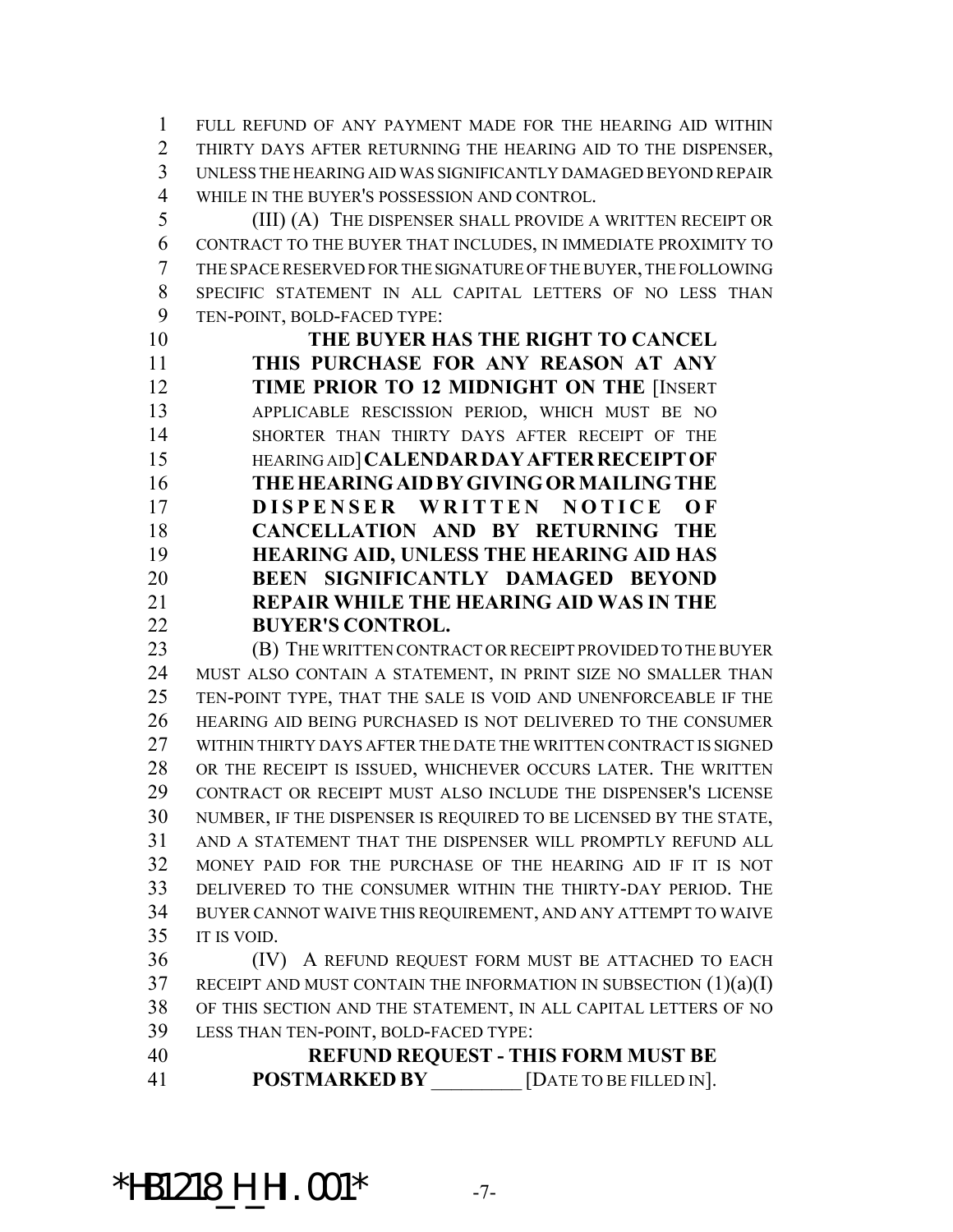**NO REFUND WILL BE GIVEN UNTIL THE HEARING AID OR HEARING AIDS ARE RETURNED TO THE DISPENSER.**

 A SPACE FOR THE BUYER'S ADDRESS, TELEPHONE NUMBER, AND SIGNATURE MUST BE PROVIDED. THE BUYER IS REQUIRED ONLY TO SIGN, LIST THE BUYER'S CURRENT ADDRESS AND TELEPHONE NUMBER, AND MAIL THE REFUND REQUEST FORM TO THE DISPENSER. IF THE HEARING AID IS SOLD IN THE BUYER'S HOME, THE BUYER MAY REQUIRE THE DISPENSER TO ARRANGE THE RETURN OF THE HEARING AID.

 (f) REPRESENTS THAT THE SERVICE OR ADVICE OF A PERSON LICENSED TO PRACTICE MEDICINE WILL BE USED OR MADE AVAILABLE IN THE SELECTION, FITTING, ADJUSTMENT, MAINTENANCE, OR REPAIR OF HEARING AIDS WHEN THAT IS NOT TRUE OR USING THE TERMS "DOCTOR", "CLINIC", "STATE-LICENSED CLINIC", "STATE-REGISTERED", "STATE-CERTIFIED", OR "STATE-APPROVED", OR ANY OTHER TERM, ABBREVIATION, OR SYMBOL WHEN IT WOULD:

 (I) FALSELY GIVE THE IMPRESSION THAT SERVICE IS BEING PROVIDED BY PERSONS TRAINED IN MEDICINE OR THAT THE DISPENSER'S SERVICE HAS BEEN RECOMMENDED BY THE STATE WHEN THAT IS NOT THE CASE; OR

**(II) BE FALSE OR MISLEADING;** 

22 (g) DIRECTLY OR INDIRECTLY:

23 (I) GIVES OR OFFERS TO GIVE, OR PERMITS OR CAUSES TO BE GIVEN, MONEY OR ANYTHING OF VALUE TO ANY PERSON WHO ADVISES ANOTHER IN A PROFESSIONAL CAPACITY AS AN INDUCEMENT TO INFLUENCE THE PERSON OR HAVE THE PERSON INFLUENCE OTHERS TO PURCHASE OR CONTRACT TO PURCHASE PRODUCTS SOLD OR OFFERED FOR SALE BY THE DISPENSER; EXCEPT THAT A DISPENSER DOES NOT VIOLATE THIS 29 SUBSECTION  $(1)(g)(I)$  IF THE DISPENSER PAYS AN INDEPENDENT ADVERTISING OR MARKETING AGENT COMPENSATION FOR ADVERTISING OR MARKETING SERVICES THE AGENT RENDERED ON THE DISPENSER'S BEHALF, INCLUDING COMPENSATION THAT IS PAID FOR THE RESULTS OR PERFORMANCE OF THE SERVICES ON A PER-PATIENT BASIS; OR

 (II) INFLUENCES OR ATTEMPTS TO INFLUENCE ANY PERSON TO REFRAIN FROM DEALING IN THE PRODUCTS OF COMPETITORS;

 (h) DISPENSES A HEARING AID TO A PERSON WHO HAS NOT BEEN GIVEN TESTS UTILIZING APPROPRIATE ESTABLISHED PROCEDURES AND INSTRUMENTATION IN THE FITTING OF HEARING AIDS, EXCEPT WHEN SELLING A REPLACEMENT HEARING AID WITHIN ONE YEAR AFTER THE DATE OF THE ORIGINAL PURCHASE;

(i) MAKES A FALSE OR MISLEADING STATEMENT OF FACT

#### \*HB1218\_H\_HI.001\* -8-